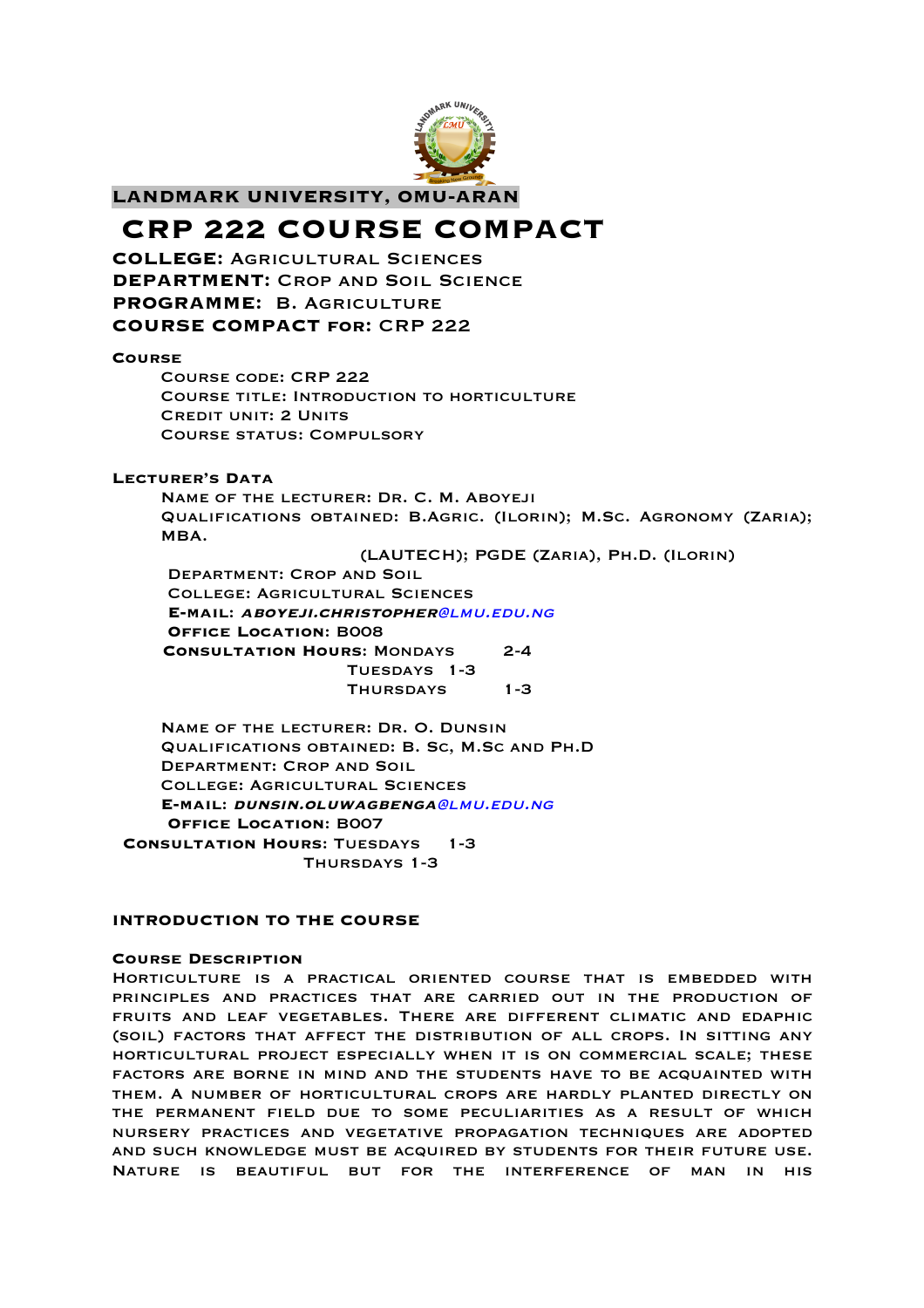deforestation activities and clearing in the bid to erect his place of shelter. Yet for greater aesthetic value re-planting of herbs, shrubs and trees becomes important around the buildings; along the walkways and on open spaces between houses. The knowledge of this is acquired by students in ornamental gardening. The layout, the network of flowers and establishment and maintenance of lawns are discussed in the programme. In establishing fruits or vegetable farms such cultural practices as site selection, land preparation, planting time, planting density, weed/insect/disease control, fertilizer application, harvesting and storage are strategic and students must be conversant with them.

## **Course Justification**

Horticulture appears to be the foundation of agriculture; the oldest industry in the annals of man. Establishment of a fruit orchard was part of the first visible components of our material world. God raised a garden of fruit trees and placed man the created in it to dress it and to keep it. The man and his wife knew no diseases until the unexpected happened and they were chased out of the garden. Horticultural products provide organic, mostly uncooked foods that are at home with the complex body of man. Today, nutritionists and medical experts profoundly advocate a higher consumption of fruits and vegetables to save man from the new generation diseases like diabetes, cancer, ulcer etc. The production of horticultural crops has been largely downplayed when compared with higher food and permanent crops that undergo a variety of processes before reaching the table. There is therefore the urgent need for a re – awakening of the prominence that has to be accorded horticulture that equally provides a lucrative business channel and network. It can be a life–long professional option that can take one to the peak of social and economic status.

#### **Course Objectives**

At the end of this course, the following domains of learning would have taken place.

- (i) Cognitive domain. This is in respect of understanding all concepts, principles and practices that are taught in the course.
- (ii)Affective domain. This is in making the students to have affection, love for what has been taught with a strong will and desire to be a practitioner. Nobody can advance in the profession he/she does not love. It is expected that, at the end of the course, students will be eager to set up their own horticultural farms especially after graduation.

(iii) Psychomotive domain. This is the domain or the realm of skill acquisition i.e. doing it without further supervision. Possessing of skills necessary for all facets of horticultural production. Doing it to earn a living and even becoming an employer of labour. Turning out to be job makers rather than job seekers.

#### **Course Content**

Definition of horticulture as a discipline and branch of agriculture. Importance, scope and distribution of fruits and vegetables grown in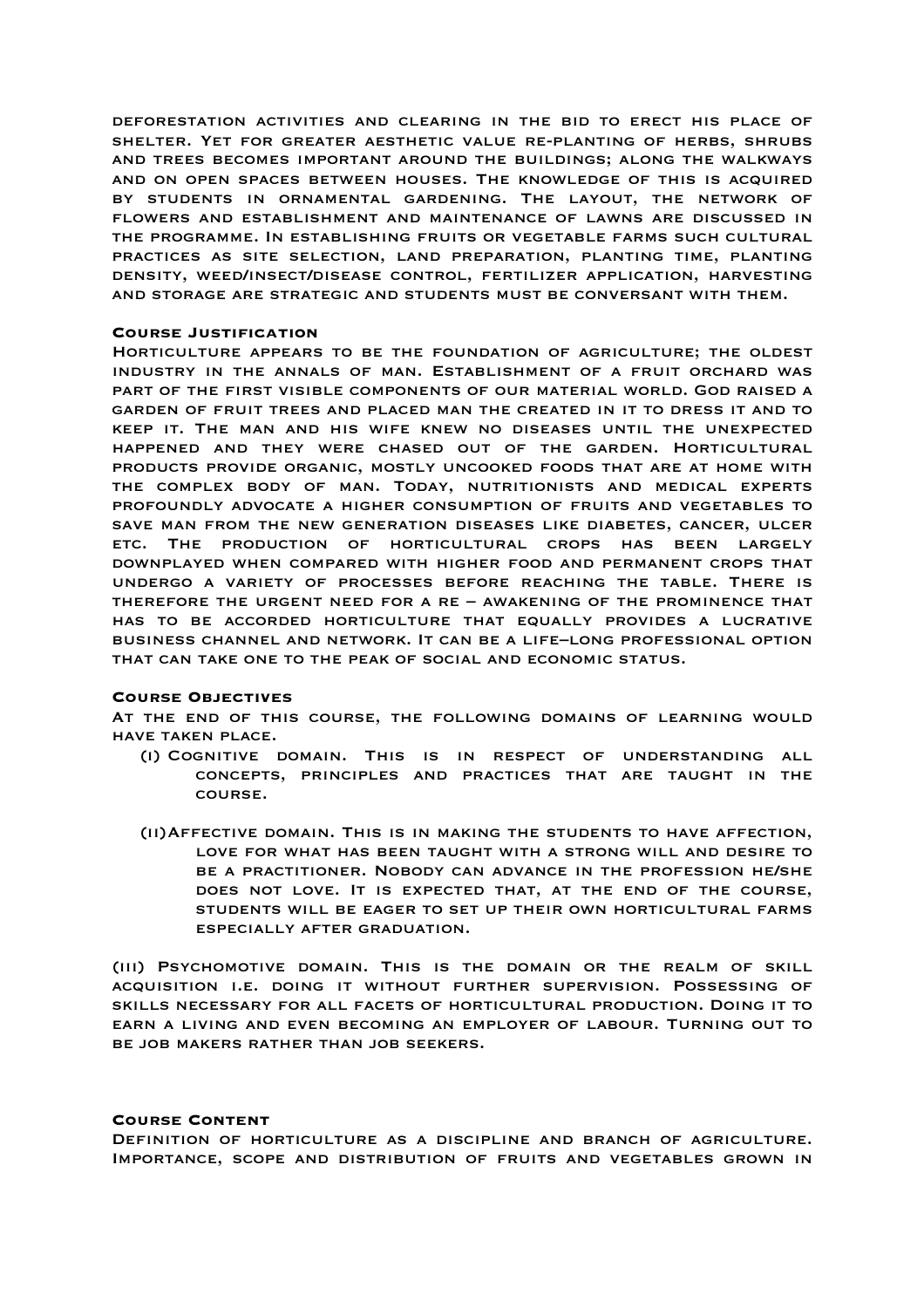Nigeria with reference to the effects of climate and soil. Basic principles and practices of horticulture; ornamental gardening.

Importance of nursery in horticulture. Nursery systems. Preparation, organization and management of ground and bag nurseries. Propagation methods (sexual and asexual). Types of vegetative propagation. Transplanting methods (merits and demerits). Requirements for siting fruit orchards and vegetative farms. Cultural practices involved in the cultivation of important fruits and leaf vegetables with selection made from the following groups. A (carrot, onion, pineapple); B (tomatoes, pepper, egg – plant, okro, roselle); C (amaranthus, Jews mallow, celosia, fluted pumpkin); D (cucumber, water melon); E (plantain, banana, pawpaw); F (mango, citrus, avocado pear, guava).

Practical engagement includes maintenance of a horticulture plot by EACH STUDENT.

## **Course Requirement**

It is required that, students coming into CRP 222 class must have gone through and passed CRP 221 (i.e. Principles of crop production) that can be regarded as a pre – requisite. It will essentially serve as a way of building upon a laid foundation. There are areas of common interest in the two courses and as such; the foundational knowledge in the first will enhance quick understanding in the second.

Each student will raise and maintain a horticultural plot of five (5) ridges at ten (10) meters in length. Failure to get involved in the practical implies failing the course.

## **Course Expectations:**

## **Method of Grading**

| S/N | <b>GRADING</b>                      | $SCORE(\% )$ |
|-----|-------------------------------------|--------------|
| 1.  | <b>CONTINUOUS ASSESSMENTS</b>       |              |
|     | C.A I                               | 7%           |
|     | <b>• C.A II (MID-SEMESTER TEST)</b> | 15%          |
|     | $C.A$ III<br>$\bullet$              | 8%           |
| 2.  | <b>ASSIGNMENT</b>                   |              |
| З.  | PRACTICAL (LABORATORY WORK)/ CASE   | 10%          |
|     | <b>STUDIES</b>                      |              |
| 4.  | <b>FINAL EXAMINATION</b>            | 60%          |
| 5.  | <b>TOTAL</b>                        | 100          |

## **Course Delivery Strategies**

Lecturing method coupled with field work with maximum teacher/learner one-on one interaction. Practical teaching with illustrations that will aid the learning process. Visits to relevant course – related places like the Fruit Nursery, vegetable Nursery of the University and the Nursery established by the PPD of the University, Identification, uses and maintenance of tools used for horticultural crop production. Identification of the seeds of samples of horticultural crops.

**Course Duration:**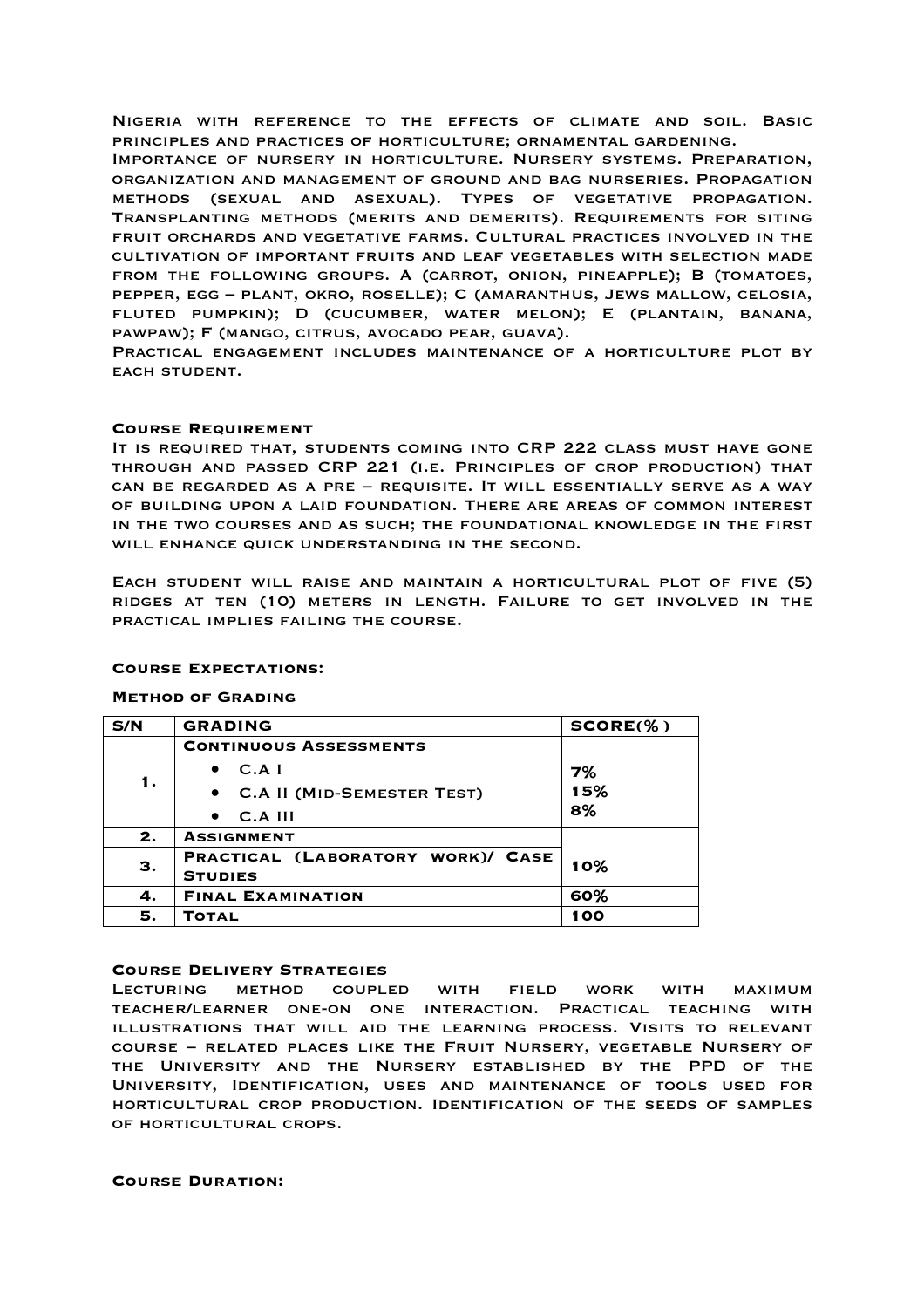# **LECTURE CONTENT**

## **Module 1 (Weeks 1-7)**

## **Week 1: Topic for the week**

General Introduction to Horticulture

## **Objectives**

 **Objectives:** The students at the end of the lecture for the week will be able to describe horticulture, explain its importance in Nigeria and discuss the scope of production of fruits and vegetables in Nigeria.

## **Description**

**First hour:** Definition of horticulture. Horticulture in the Garden of Eden. Importance of horticulture in Nigeria. Types of horticultural crop products.

**Second hour:** Characteristics of horticultural crops. Divisions of horticulture. Scope of production of fruits and vegetables in Nigeria.

## Ø **Study Question:**

- 1. Distinguish between agriculture and horticulture.
- 2. State any three (3) of the subdivisions of horticulture.

3. Describe the importance of horticulture to the economy of Nigeria.

4. List any eight examples of horticultural crop products.

5. Outline the basic characteristics of horticultural products.

## **Reading List –**

Adams, C.R., Bamford, K.M. and Early, M.P. (1999). Principles of HORTICULTURE 3<sup>RD</sup> ED.BUTTER WORTH-HEINEMANN, OXFORD.

Reiley, H.E. and Shry, C.L.Jr. (2002). Introductory Horticulture 6th Ed. Delmar, Thomson Learning, Albanu, New York.

## **Week 2**

**Topic:** Environmental factors and their effects on the distribution of fruits and vegetables in Nigeria.

**Objectives:** To make students to know that, there are different climatic and edaphic factors that influence the growth and development of crops. Such factors will determine the types of horticultural crops that can be profitably produced in any particular ecological setting.

## Ø **Description**

**First hour:** Identification and description of climatic factors of rainfall, sunshine/radiation, temperature, cloud cover, day length, wind etc. and their effects on the growth, development and distribution of horticultural crops in Nigeria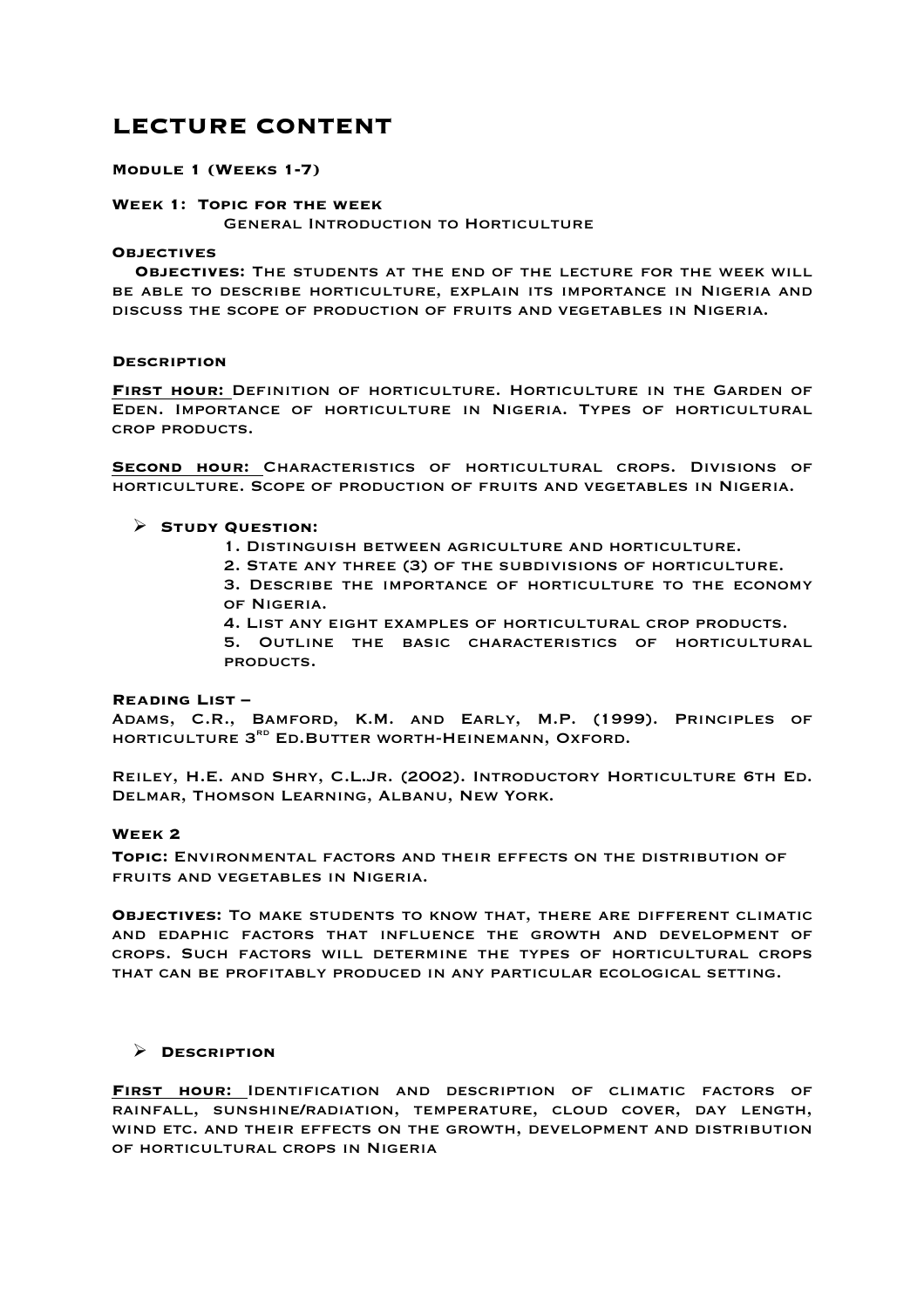**Scond hour:** Vegetation and soil characteristics as it affects distribution of fruits and vegetables in Nigeria.

## Ø **Study Question:**

1. Give a simple definition of climate.

2. Mention four climatic elements and explain the importance of each to the growth and development of leaf vegetables.

3. Attempt a simple distribution pattern of horticultural crops in Nigeria.

4. Identify any five (5) soil characteristics that affect the growth of fruit vegetables.

## **Reading List –**

Adams, C.R., Bamford, K.M. and Early, M.P. (1999). Principles of horticulture 3rd Ed.Butter worth-Heinemann, Oxford.

Reiley, H.E. and Shry, C.L.Jr. (2002). Introductory Horticulture 6th Ed. Delmar, Thomson Learning, Albanu, New York.

## **Week 3**

**Topic:** Basic principles and practices of horticulture

**Objectives:** The students at the end of the week will be able to identify and describe the basic principles and practices of horticulture.

## Ø **Description**

## **First hour:**

(i) Nursery operations as necessary for some seeds.

- (ii) Direct seeding/sowing/planting for others.
- (iii) Provision of overhead shade.

## **Second hour:**

(iv) Irrigation/wetting.

(v) Weeding (vi) protection against pests/diseases.

(vii) Harvesting (viii) sorting/grading/storage. (ix) Marketing.

## Ø **Study Question:**

1. What are the advantages of nursery operations in horticultural programme?

2. State the merits and demerits of direct seeding of crops.

3. Explain the basis for provision of overhead shade in dry season gardening.

4. Describe the practices of sorting and grading in horticultural business.

## **Reading List –**

Reiley, H.E. and Shry, C.L.Jr. (2002). Introductory Horticulture 6th Ed. Delmar, Thomson Learning, Albanu, New York.

Adams, C.R., Bamford, K.M. and Early, M.P. (1999). Principles of horticulture 3rd Ed.Butter worth-Heinemann, Oxford.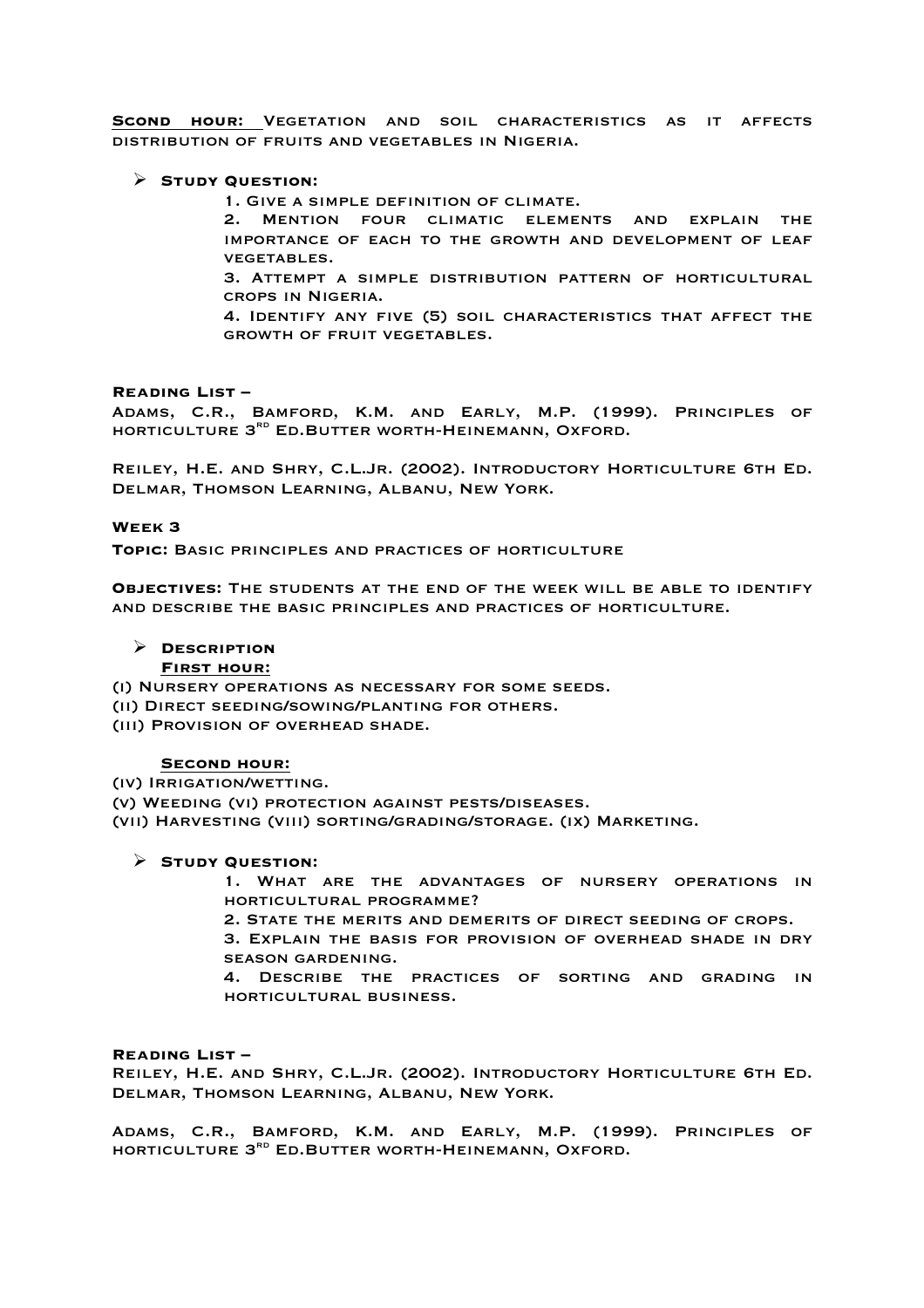## **Week 4**

## **Topic:** Ornamental gardening 1

**Objectives:** At the end of the two weeks; the students will be able to explain and establish ornamental gardening as a lucrative branch of horticulture with a firm grasp on the principles of decoration.

## Ø **Description**

**First hour:** The requirements of a standard college environment

**Second hour:** Criteria of a good garden design

## Ø **Study Question:**

- 1. STATE THE REQUIREMENTS OF A STANDARD COLLEGE environment.
- 2. What are the criteria for a good garden design?

## **Reading List –**

Adams, C.R., Bamford, K.M. and Early, M.P. (1999). Principles of horticulture 3rd Ed.Butter worth-Heinemann, Oxford.

## **Week 5**

Topic: Ornamental gardening 2

**Objectives:** At the end of the two weeks; the students will be able to explain and establish ornamental gardening as a lucrative branch of horticulture with a firm grasp on the principles of decoration.

## **Description**

**First hour:** Components of a college environment

**Second hour:** Management of ornamentals and the principles of **DECORATION** 

## Ø **Study Question:**

- 1. Describe the general principles of decoration.
- 2. Outline the management practices of ornamentals.

## **Week 6**

**Topic:** Nursery operations in horticulture 1

**Objectives:** At the end of the lectures spanning two weeks; the students will have a wider understanding of nursery practices in horticulture with a grasp of the importance.

# Ø **Description**

**First hour:** General discussion of nursery activities in horticulture with emphasis on the importance of nursery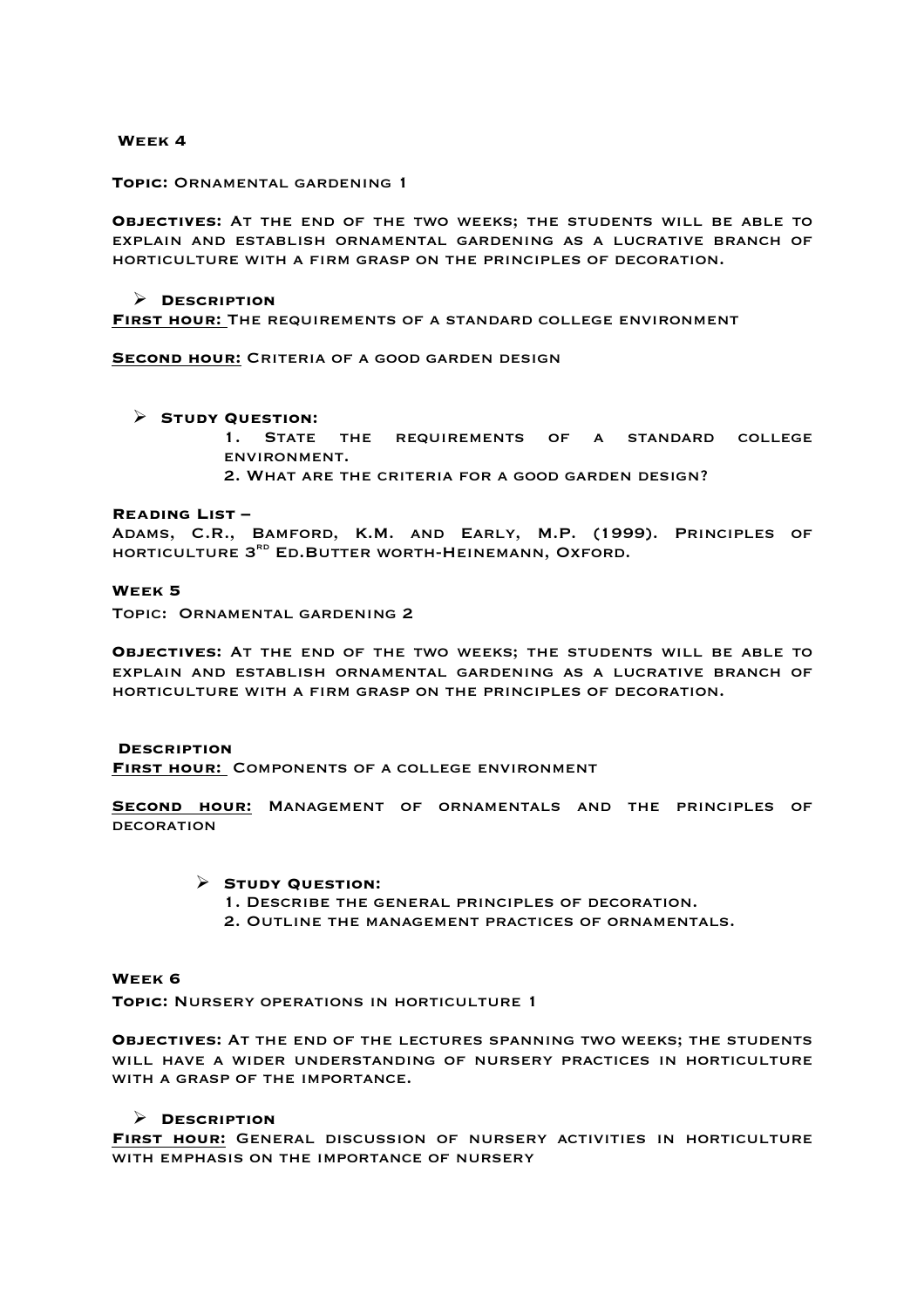## **Second hour:** Nursery systems; nursery types

## Ø **Study Question:**

- 1. Enumerate the importance of nursery in horticulture.
- 2. Distinguish between nursery systems and nursery types.

3. What are the factors to be considered in establishing a nursery farm?

## **Reading List -**

Ernst, V.H. and Kees V.P. (2004). Protected cultivation, construction, requirements and use of green houses in various climates. Agrodokseries No23. Agromisa Foundation, Wageningen. ISBN:90-77073-90-6.

Irvine, F.R. (1974). West African crops. Oxford University press. Matthew, I.P. and Karikari, S.K. (1990). Horticulture: Principles and practices. Macmillan, London.

## **Week 7**

**TOPIC: NURSERY OPERATIONS IN HORTICULTURE 2** 

**Objectives:** At the end of the lectures spanning two weeks; the students will have a wider understanding of nursery practices in horticulture WITH A GRASP OF THE IMPORTANCE.

## Ø **Description**

**First hour:** Factors to consider in establishing a nursery; preparation, organization and management of ground and bag nurseries

**Second hour:** Protected cultivation (types of green houses)

## Ø **Study Question:**

- 1. Discuss five types of nursery operations
- 2. State the principles involved in the management of a ground nursery.
- 3. List five factors to be considered in establishing a nursery.

## **Reading List –**

Ernst, V.H. and Kees V.P. (2004). Protected cultivation, construction, requirements and use of green houses in various climates. Agrodokseries No23. Agromisa Foundation, Wageningen. ISBN:90-77073-90-6.

Irvine, F.R. (1974). West African crops. Oxford University press. Matthew, I.P. and Karikari, S.K. (1990). Horticulture: Principles and practices. Macmillan, London.

## **Module 2 (Weeks 8-14)**

**Week 8**

**Topic:** Propagation methods in horticulture/Requirements for sitting an orchard/vegetable farm.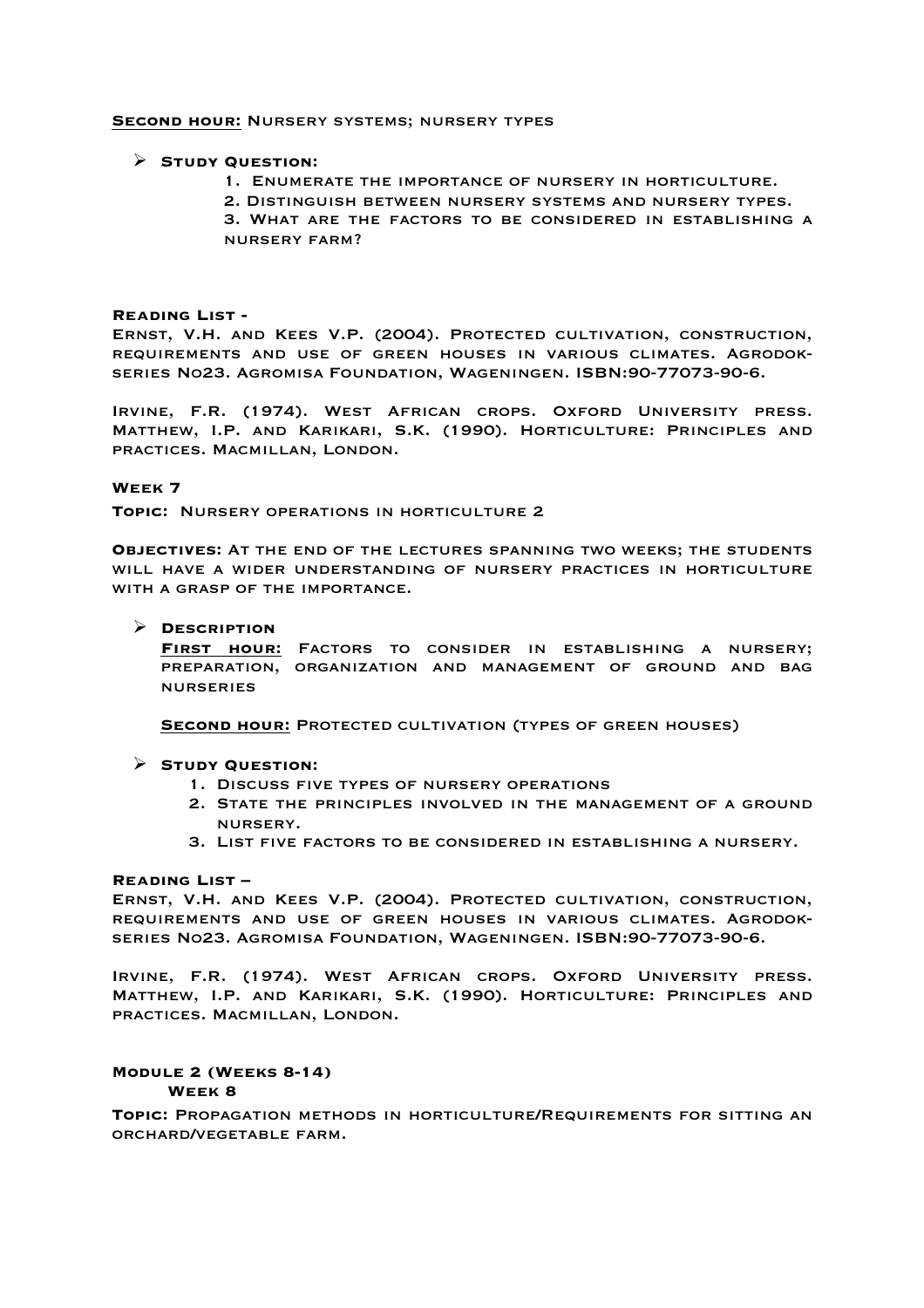**Objectives:** At the end of the lecture, students will be able to explain the different methods of propagation as well as identify the requirements for sitting a fruit orchard or a vegetable farm.

## Ø **Description**

**First hour:** The two broad methods (of sexual and asexual/vegetative) shall be explained to the students.

**Second hour:** Types of vegetative propagation such as budding, cutting, marcotting and layering are to be explained. Description of the requirements for siting or selecting a site for fruit orchard and vegetable farms.

# Ø **Study Question:**

- $\triangleright$  1. DESCRIBE SEXUAL METHOD OF PROPAGATION STATING ITS advantages and disadvantages.
- $\triangleright$  2. List any four (4) types of vegetative propagation and discuss any one of them in details.
- $\triangleright$  3. Discuss the various requirements to consider in selecting a site for a vegetable farm.

## **Reading List –**

Irvine, F.R. (1974). West African crops. Oxford University press. Matthew, I.P. and Karikari, S.K. (1990). Horticulture: Principles and practices. Macmillan, London.

## **Week 9**

**Topic:** Cultural practices for the cultivation of the following crops:- carrot, pineapple, Onion.

**Objectives:** At the end of each of the lecture, students will be able to describe the various cultural or production practices involved in the cultivation of two of the fruits and/or vegetables.

## Ø **Description**

**First hour:** Cultural practices for the cultivation of carrot to include but not limited to site selection, land preparation, sources of planting material, pre – treatment of planting material, planting date, planting method, fertilizer application, weed/pest/disease control, harvesting, primary processing (sorting, washing, grading and storage).

**Second hour:** Cultural practices for the cultivation of pineapple or onion to include but not limited to site selection, land preparation, sources of planting material, pre – treatment of planting material, planting date, planting method, fertilizer application, weed/pest/disease control, harvesting, primary processing (sorting, washing, grading and STORAGE).

## **Study Question:**

1. Describe the soil and climatic requirement for the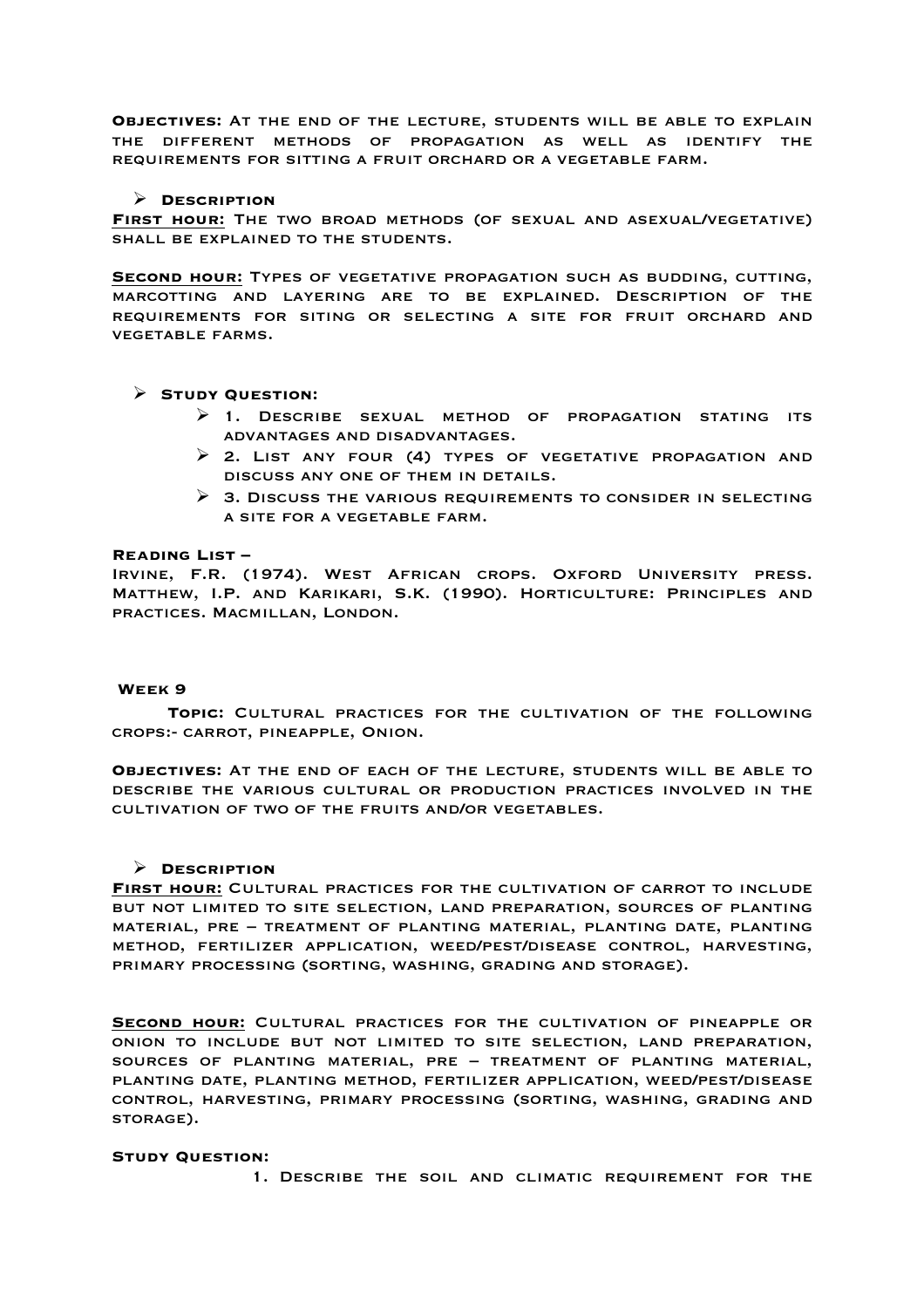## cultivation of carrot

- 2. List four varieties of pineapple
- 3. What are the nursery requirements for the cultivation of carrot?

## **Reading List -**

Rehm, S. and Espig, G. (1991). The cultivated plants of the tropics and subtropics: Cultivation, Economic Value, utilization. CTA, Wageningen, Netherlands.

Simone V. Ed (1999). Fruit Growing in the Tropics. Agrodok-series No. 5 Technical Center for Agriculture and Rural Cooperation ACP Ed.

## **Week 10**

**Topic:** Cultural practices in the cultivation of any two among tomatoes, pepper, egg-plant, okra.

**Objectives:** At the end of each of the weeks 9 – 14; students will be able to robustly describe the various cultural or production practices involved in the cultivation of each of the fruit or vegetable crops discussed in the lectures.

## Ø **Description**

**First hour:** Cultural practices in the cultivation of tomatoes or pepper to include but not limited to site selection, land preparation, sources of planting material, pre – treatment of planting material, planting date, planting method, fertilizer application, weed/pest/disease control, harvesting, primary processing (sorting, washing, grading and storage).

**Second hour:** Cultural practices in the cultivation of egg-plant or okra to include but not limited to site selection, land preparation, sources of planting material, pre – treatment of planting material, planting date, planting method, fertilizer application, weed/pest/disease control, harvesting, primary processing (sorting, washing, grading and storage).

## **Study Question:**

- 1. Describe the method(s) of propagation in the cultivation of tomato or pepper and egg plant or okra
- 2. What food uses of any of the above mentioned vegetables

## **Reading List -**

Rehm, S. and Espig, G. (1991). The cultivated plants of the tropics and subtropics: Cultivation, Economic Value, utilization. CTA, Wageningen, Netherlands.

Simone V. Ed (1999). Fruit Growing in the Tropics. Agrodok-series No. 5 Technical Center for Agriculture and Rural Cooperation ACP Ed.

## **Week 11**

**Topic:** Cultural practices in the cultivation of any two (2) of the followings shall be discussed; amaranthus, Jews mallow (Ewedu), celosia, fluted pumpkin.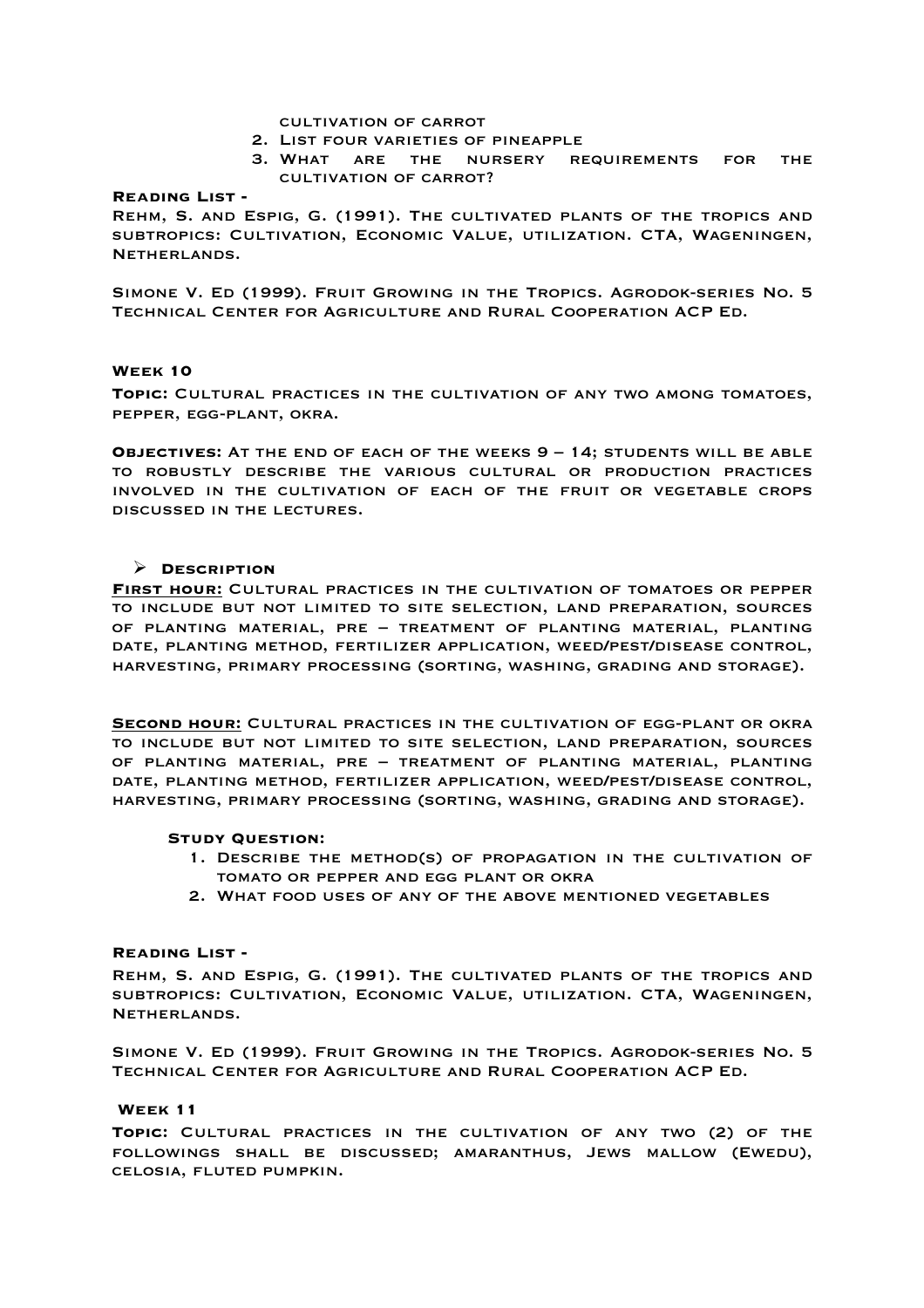**Objectives:** At the end of each of the lecture, students will be able to robustly describe the various cultural or production practices involved in the cultivation of at least two of the vegetable crops discussed during the lectures.

## Ø **Description**

**First hour:** Cultural practices in the cultivation of amaranthus and celosia to include but not limited to site selection, land preparation, sources of planting material, pre – treatment of planting material, planting date, planting method, fertilizer application, weed/pest/disease control, harvesting, primary processing (sorting, washing, grading and STORAGE).

**Second hour:** Cultural practices in the cultivation of Jews mallow (Ewedu) and fluted pumpkin to include but not limited to site selection, land preparation, sources of planting material, pre – treatment of planting material, planting date, planting method, fertilizer application, weed/pest/disease control, harvesting, primary processing (sorting, washing, grading and storage).

## Ø **Study Question:**

- 1. What are the major pests and diseases that are associated with leafy vegetables
- 2. Describe the planting methods of two named leafy **VEGETABLES**

## **Reading List -**

Rehm, S. and Espig, G. (1991). The cultivated plants of the tropics and subtropics: Cultivation, Economic Value, utilization. CTA, Wageningen, Netherlands.

Simone V. Ed (1999). Fruit Growing in the Tropics. Agrodok-series No. 5 Technical Center for Agriculture and Rural Cooperation ACP Ed.

## **Week I2**

**Topic:** Cultural practices in the production of the following:- cucumber and water melon.

**Objectives:** At the end of each of the lecture students will be able to robustly describe the various cultural or production practices involved in the cultivation of each of the fruit crops discussed in the lectures.

## Ø **Description**

**First hour:** Cultural practices in the production of cucumber to include but not limited to site selection, land preparation, sources of planting material, pre – treatment of planting material, planting date, planting method, fertilizer application, weed/pest/disease control, harvesting, primary processing (sorting, washing, grading and storage).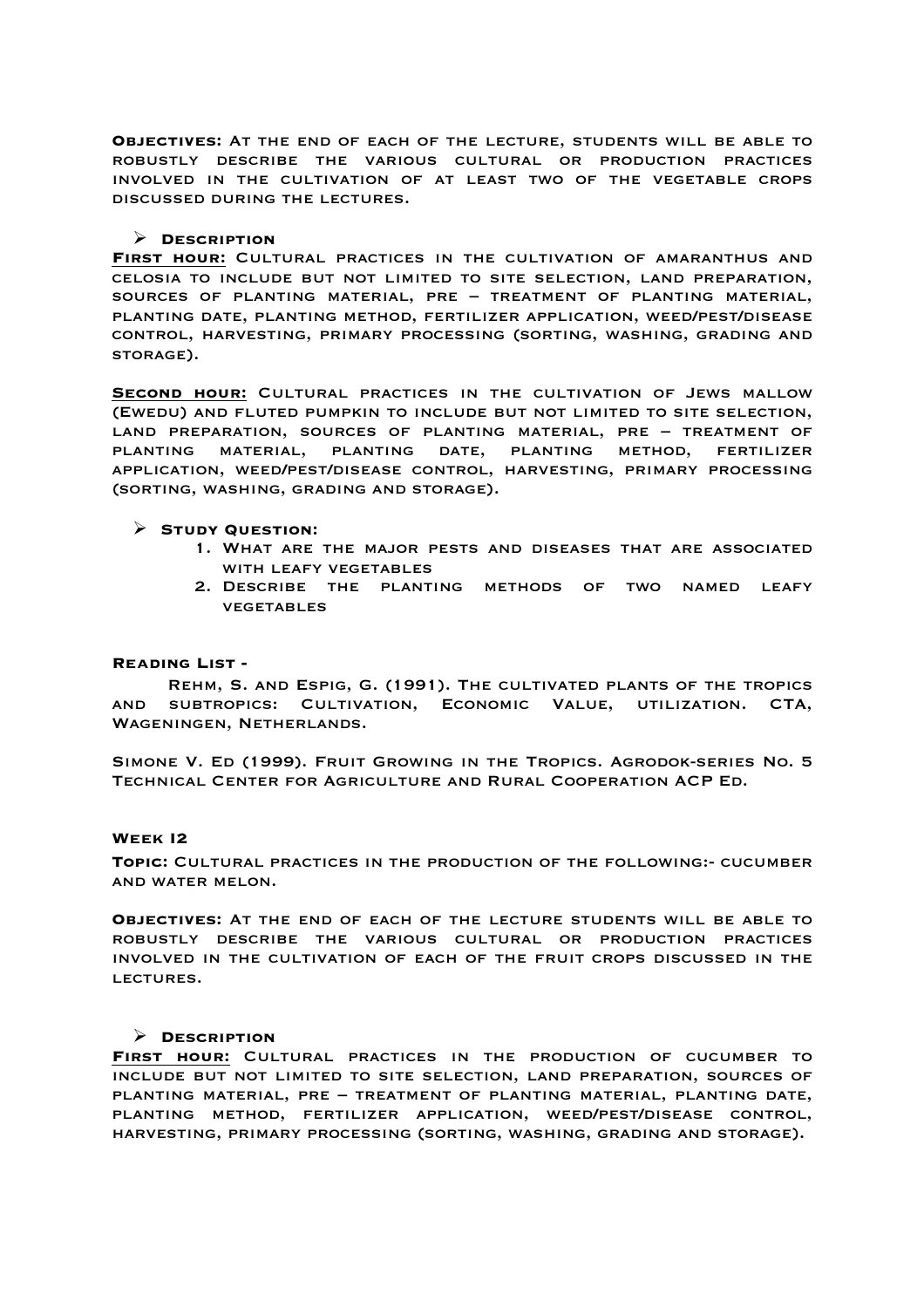**Second hour:** Cultural practices in the production of water melon to include but not limited to site selection, land preparation, sources of planting material, pre – treatment of planting material, planting date, planting method, fertilizer application, weed/pest/disease control, harvesting, primary processing (sorting, washing, grading and storage).

#### **Study Question:**

- **1.** Describe the methods of land preparation for water melon and **CUCUMBER**
- **2.** What time of the year is it appropriate to plant these two vegetables and why?

#### **Reading List -**

Rehm, S. and Espig, G. (1991). The cultivated plants of the tropics and subtropics: Cultivation, Economic Value, utilization. CTA, Wageningen, Netherlands.

Simone V. Ed (1999). Fruit Growing in the Tropics. Agrodok-series No. 5 Technical Center for Agriculture and Rural Cooperation ACP Ed.

#### **Week I3**

**Topic:** Cultural practices in the production of plantain, banana or pawpaw.

**Objectives:** At the end of each of the lecture, students will be able to describe the various cultural or production practices involved in the cultivation of each of the fruit crops discussed in the lectures.

## Ø **Description**

**First hour:** Cultural practices in the production of plantain/banana to include but not limited to site selection, land preparation, sources of planting material, pre – treatment of planting material, planting date, planting method, fertilizer application, weed/pest/disease control, harvesting, primary processing (sorting, washing, grading and storage).

**Second hour:** Cultural practices in the production of pawpaw to include but not limited to site selection, land preparation, sources of planting material, pre – treatment of planting material, planting date, planting method, fertilizer application, weed/pest/disease control, harvesting, primary processing (sorting, washing, grading and storage).

## **Study Question:**

- 1. What is/are the planting method(s) in the cultivation of plantain/banana?
- 2. Explain different storage methods of plantain/banana and pawpaw.

#### **Reading List -**

OPEKE, L.K. (2012). TROPICAL COMMODITY TREE CROPS. SPECTRUM BOOKS LTD, Ring Road, Ibadan.

Rowland, J.R.J. Ed. (1993). Dryland Farming in Africa. Macmillan Education Ltd. London.

#### **Week I4**

**Topic:** Cultural practices in the production of the following:- Mango,